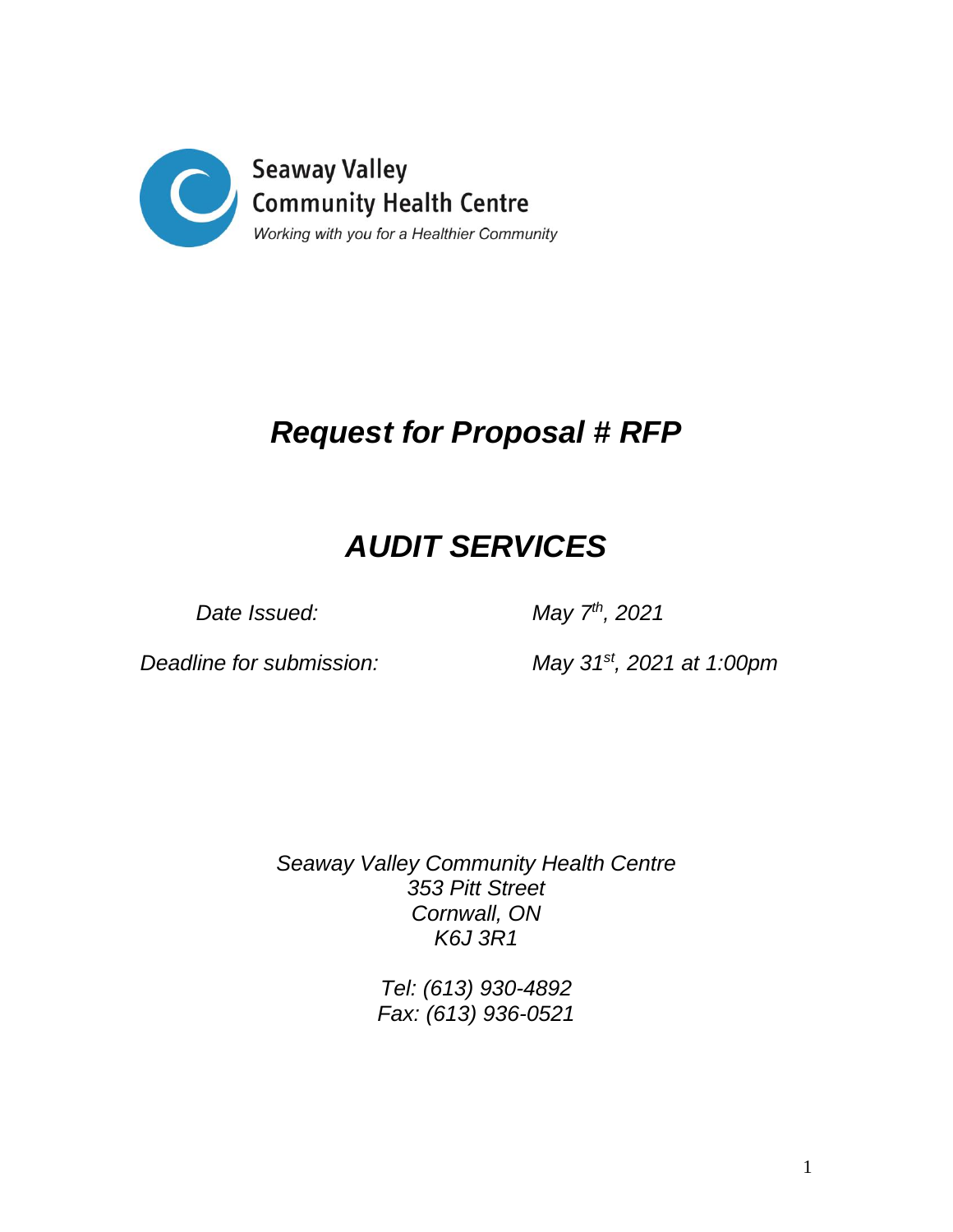### **TABLE OF CONTENTS**

| 1.0      |                                                            |
|----------|------------------------------------------------------------|
| 1.1      |                                                            |
| 1.2      |                                                            |
| 2.0      |                                                            |
| 2.1      |                                                            |
| 2.2      |                                                            |
| 2.3      |                                                            |
| 2.4      |                                                            |
|          |                                                            |
| 2.5      |                                                            |
| 3.0      |                                                            |
| 3.1      | Seaway Valley Community Health Centre  Error! Bookmark not |
| defined. |                                                            |
| 3.2      |                                                            |
| 3.3      |                                                            |
|          |                                                            |
| 4.0      |                                                            |
| 4.1      |                                                            |
| 4.2      |                                                            |
|          |                                                            |
| 5.0      |                                                            |
| 5.1      |                                                            |
| 5.2      |                                                            |
| 5.3      |                                                            |
|          |                                                            |
| 6.0      |                                                            |
| 6.1      |                                                            |
|          |                                                            |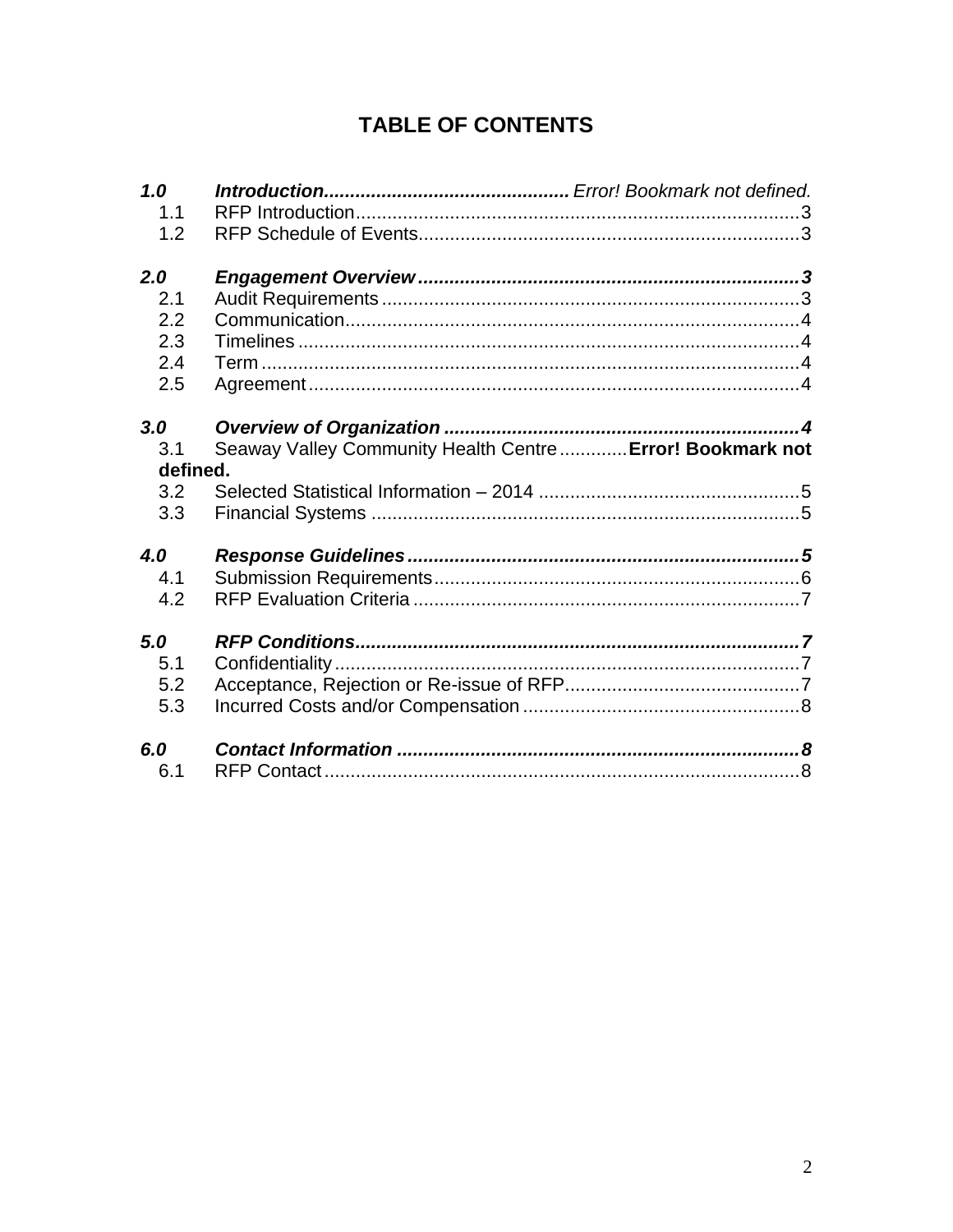#### <span id="page-2-0"></span>**1.1 RFP Introduction**

The Seaway Valley Community Health Centre invites proposals from qualified accounting firms for the provision of professional audit services related to the annual financial statements and supplementary financial information of the organization.

#### <span id="page-2-1"></span>**1.2 RFP Schedule of Events**

| <b>RFP Issue Date</b>            | May 7 <sup>th</sup> , 2021                 |
|----------------------------------|--------------------------------------------|
| <b>RFP Closing Date</b>          | May 31st <sup>th</sup> , 2021 at 1:00 p.m. |
| Selection of Preferred Proponent | June 1 <sup>st</sup> 2021                  |

The dates above are provided for information purposes only and may be subject to change.

#### <span id="page-2-2"></span>**2.0 Engagement Overview**

#### <span id="page-2-3"></span>**2.1 Audit Requirements**

The auditor will be responsible for the following:

- Performing an annual audit in accordance with Canadian generally Accepted Audit Standards as defined by the CICA Handbook.
- Providing an opinion to Seaway Valley Community Health Centre as to the fair presentation of Seaway Valley Community Health Centre's financial statements in accordance with Canadian Generally Accepted Accounting Principles for local governments as defined by the CICA Public Sector Accounting Handbook.
- Assessing the effectiveness of internal controls and making recommendations for improvement where warranted.
- Presenting the audit results to Seaway Valley Community Health Centre and addressing any questions that may arise concerning the audit and its findings.
- Advising and counseling Seaway Valley Community Health Centre staff as to developments that may arise during the year in the areas of accounting, auditing or tax that may affect the Centre.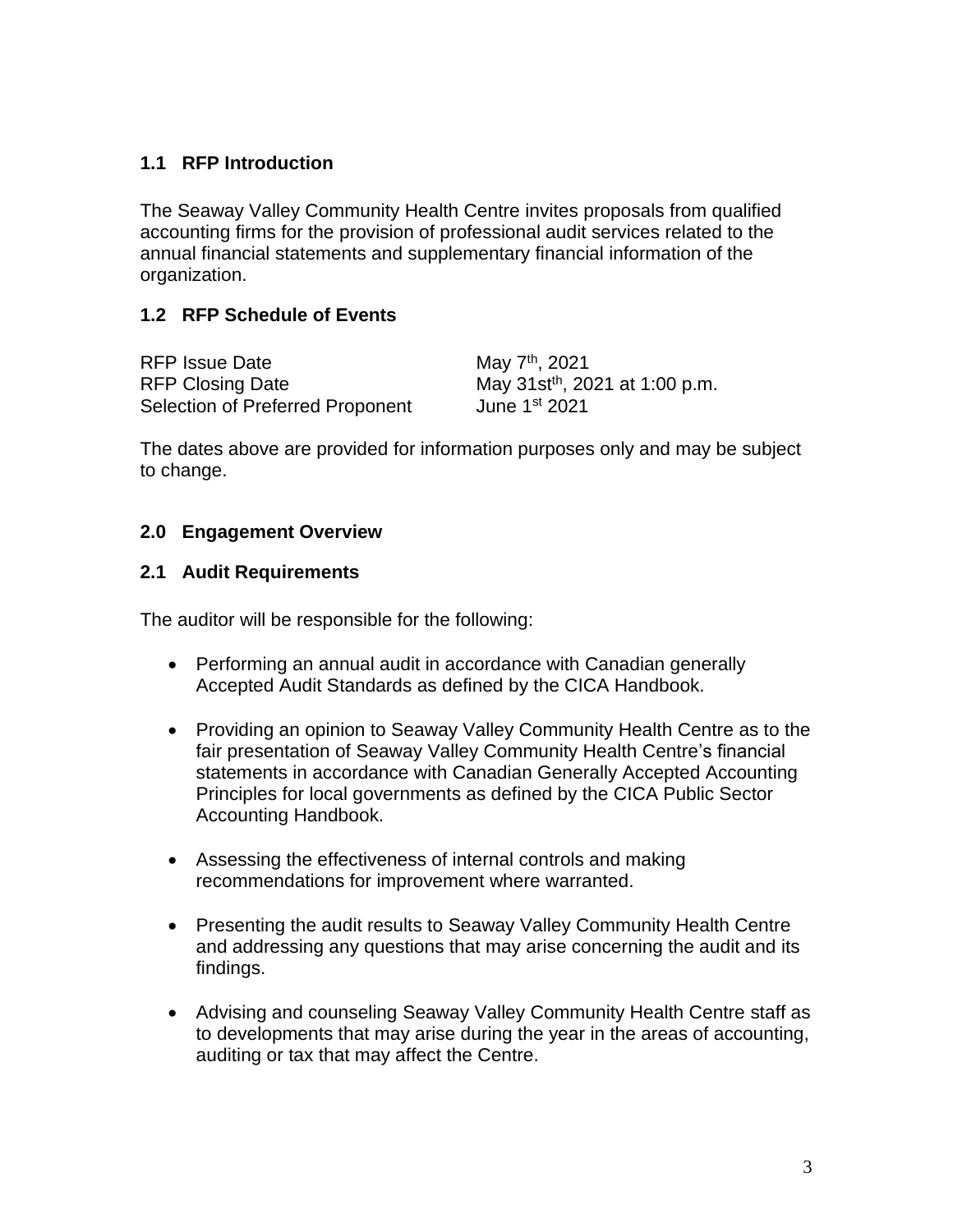#### <span id="page-3-0"></span>**2.2 Communication**

Seaway Valley Community Health Centre requires that the audit team be able to communicate in English.

#### <span id="page-3-1"></span>**2.3 Timelines**

The financial statements and financial information return, along with respective audit reports, are due to SVCHC by May 20<sup>th</sup> each year.

The audited financial statement shall be approved by the board of directors, ratified by the membership of CHC at the Annual General Meeting, and signed by any two of the Chairperson and/or Treasurer of the board of directors and/or Executive Director of the CHC certifying that it is complete and accurate.

In order to meet this deadline, the auditor must complete all required audit work and be prepared to present signed audit reports to Seaway Valley Community Health Centre by a May 15<sup>th</sup> deadline.

#### <span id="page-3-2"></span>**2.4 Term**

The service period is for a three-year term beginning April  $1<sup>st</sup>$ , 2021 and ending March 31<sup>st</sup>, 2024.

#### <span id="page-3-3"></span>**2.5 Agreement**

A letter of engagement setting out the audit requirement based on this RFP and the proposal will be entered into and signed by Seaway Valley Community Health Centre and the successful proponent after the appointment of auditor has been approved by the Board.

#### <span id="page-3-4"></span>**3.0 Overview of Organization**

#### **3.1 Seaway Valley Community Health Centre**

Seaway Valley Community Health Center is a not-for-profit organization.

Seaway Valley Community Health Centre is helping people increase control over and improve their health and health of the community as a whole. We bring the knowledge of good health and the factors affecting it to community residents, partners and groups. We deal with a wide range of issues and concerns that affect health.

We do this through primary health care, counseling, health promotion and the illness prevention programs. These programs include: workshops, drop-ins,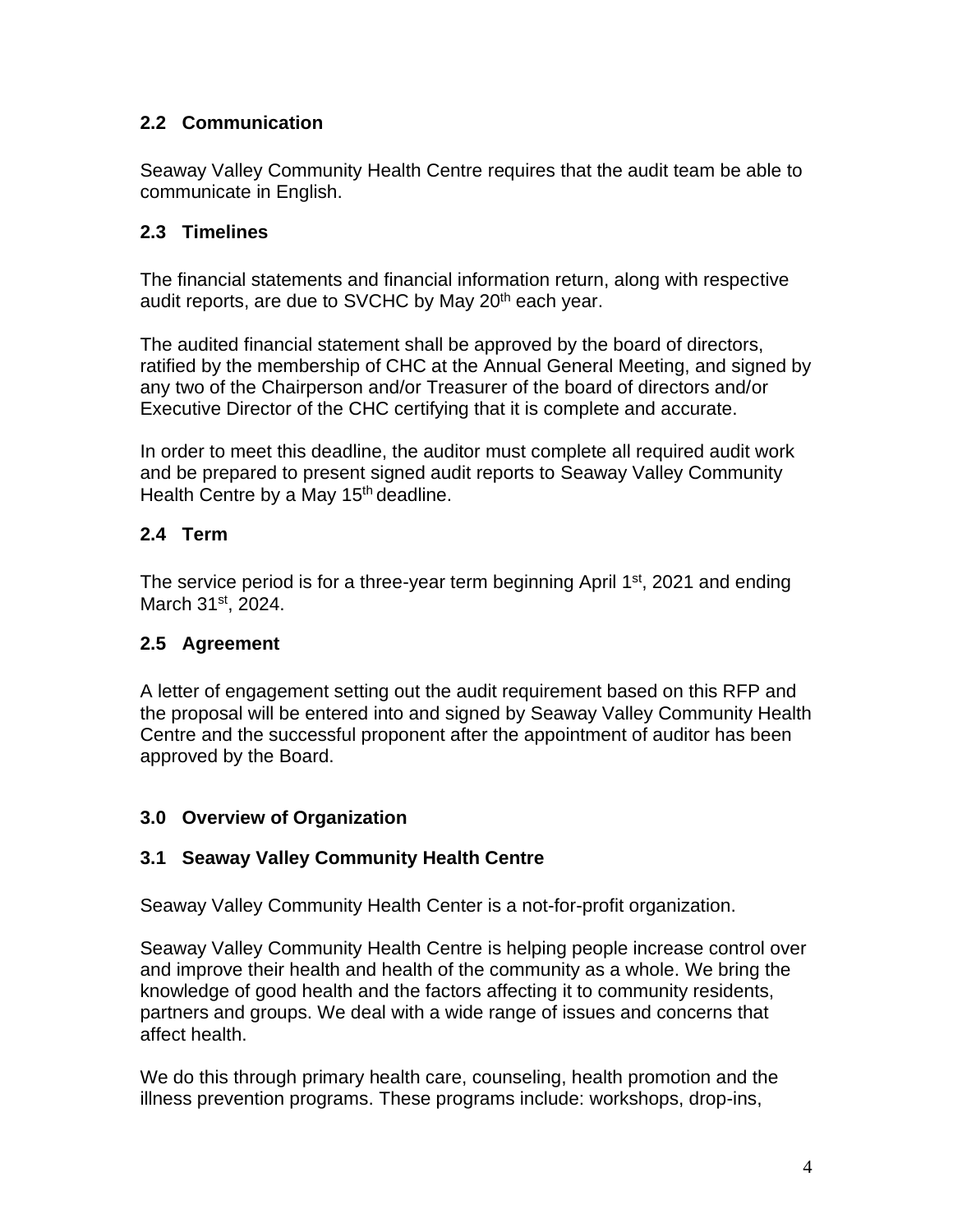support groups, community meetings, training, outreach counseling, education, problem solving, advocacy and support of community initiatives.

We also work with community residents on finding solutions to problems they identify and provide organizational support to local groups and associations.

#### <span id="page-4-0"></span>*3.2 Selected Statistical Information – 2020*

| • No. of GL accounts              | 493  |
|-----------------------------------|------|
| • No. of sales invoices issued    | 294  |
| • No. of vendor invoices received | 1400 |
| • No. of employees                | 39.  |

Copies of past years financial statements for the Seaway Valley Community Health Centre are available for review on request. Copies of year end working documents are also available for your analysis.

#### <span id="page-4-1"></span>**3.3 Financial Systems**

The Seaway Valley Community Health Centre currently uses Microsoft Dynamics GP software for general ledger, AR, AP. Payroll is processed in-house using Quadrant Workforce.

#### <span id="page-4-2"></span>**4.0 Response Guidelines**

All submissions become the property of the Seaway Valley Community Health Centre and will not be returned to the sender. RFP responses are to be e-mailed, in PDF, to Jeff Walmsley, at walmsleyi@seawayvalleychc.ca or delivered in a sealed envelope to the Seaway Valley Community Health Centre at the following address:

> 353 Pitt Street Cornwall, ON K6J 3R3

Please note that the Seaway Valley Community Health Centre is open Monday, Wednesday and Friday from 8:30 a.m. to 4:30 p.m. Tuesday and Thursday from 8:30 a.m. to 7:30 p.m.

**Submissions must be received by 1:00 p m, EST, May 31st , 2021.**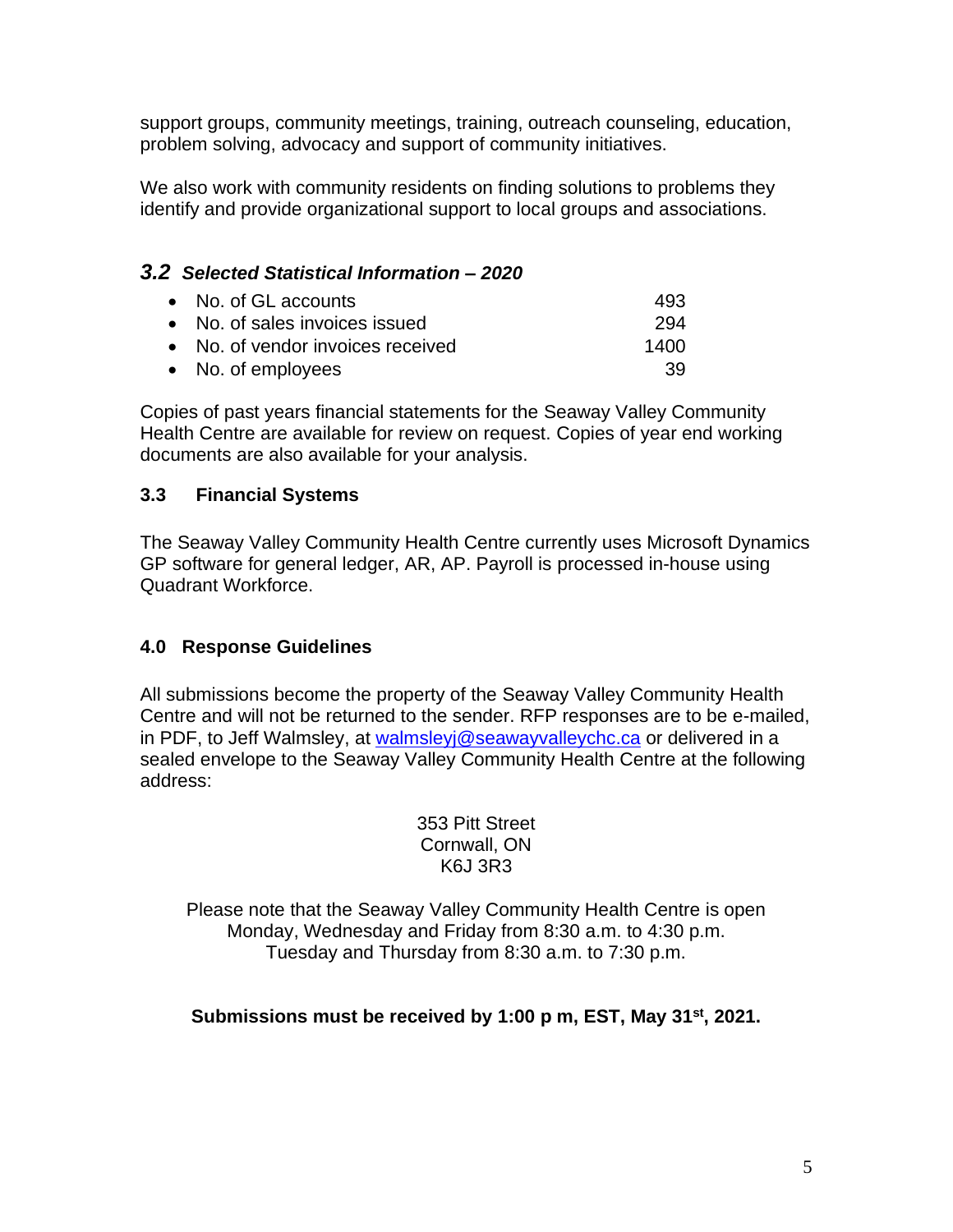#### <span id="page-5-0"></span>**4.1 Submission Requirements**

All submissions should contain the following information:

- The name of the firm, address of the practicing office closest to Seaway Valley Community Health Centre's office, telephone number and name of contact person.
- Number of partners, managers and professional staff employed at the local practicing office.
- The proposed audit team, including qualifications and identification of previous related audit experience for each person.
- A listing of current and past public sector audit engagements undertaken by the office and the number of years of service to each client.
- Contact information for references for which the respondent has provided audit services that are similar in scope and complexity to the services described in this RFP. The Seaway Valley Community Health Centre may contact these references without prior notification to the respondent.
- An outline of how the auditor proposes to meet the engagement requirements and timelines identified, including details of audit methodology and suggested dates when work will be performed.
- Cost of services, including:
	- An estimate of the total hours of work required to complete the audit with subtotals for each major area of work.
	- Identification of total charges for professional services.
	- Identification of any additional charges related to the audit and the basis for calculation of those costs.
	- Maximum all-inclusive annual fee for each of the three years under agreement to meet all identified requirements of the engagement.
- Identification of any potential conflict of interest or circumstances that could be perceived to be a conflict of interest should the respondent be appointed auditor for the Centre.
- Confirmation that the respondent carries all required professional liability insurance and workers compensation coverage.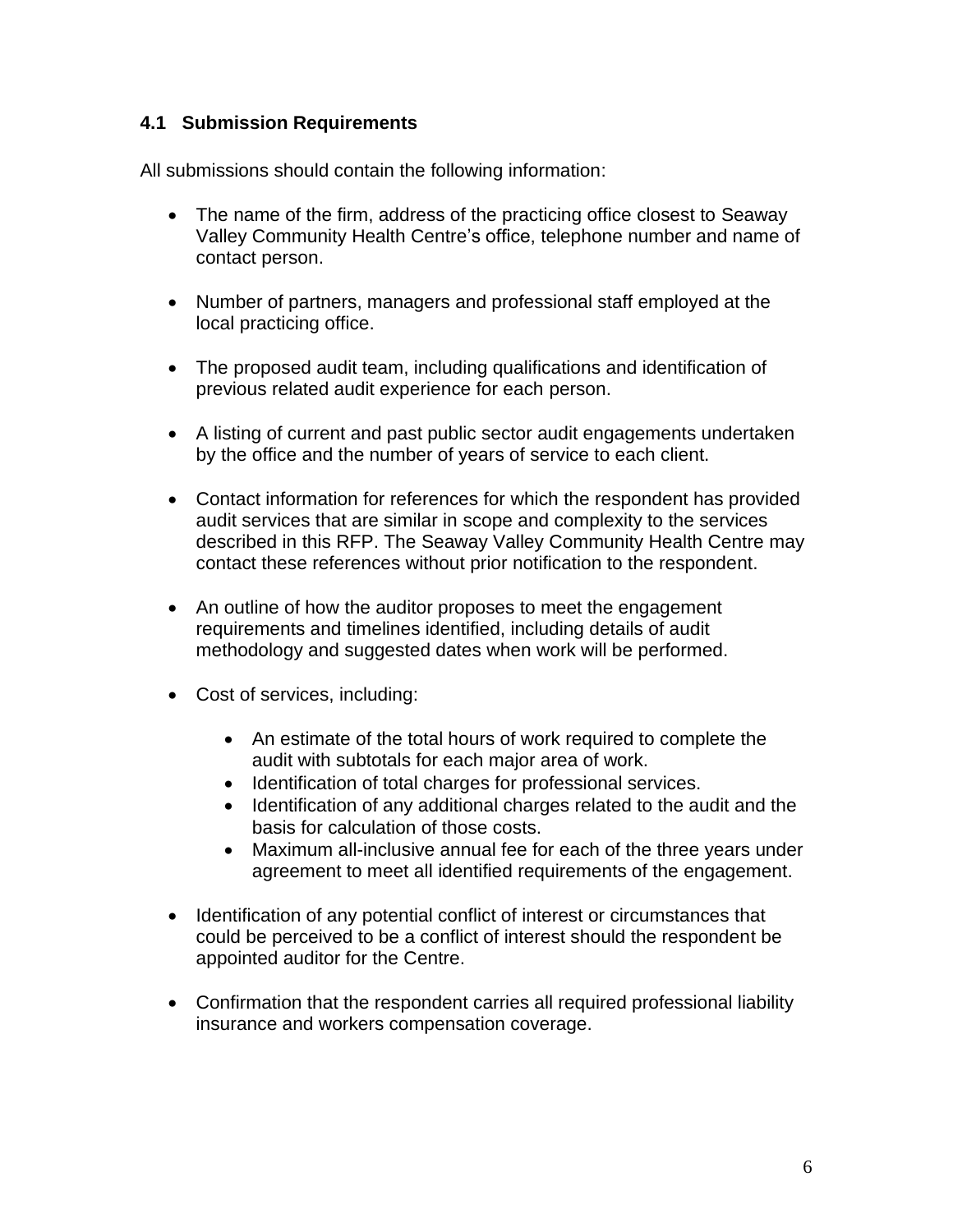• An outline of non-audit services provided by the firm that may be of value to the Centre. Any additional costs related to these services should be clearly identified.

#### <span id="page-6-0"></span>**4.2 RFP Evaluation Criteria**

Each submission will be measured against the following criteria:

- Knowledge and experience of OHRS and MIS Reporting Standards.
- Quality and clarity of the submission.
- Auditor's demonstrated ability to meet the requirements of the engagement.
- Clearly explained and cohesive work plan.
- Appropriateness of methodology and approach proposed.
- Total maximum cost for the three-year engagement period.
- References.

#### <span id="page-6-1"></span>**5.0 RFP Conditions**

#### <span id="page-6-2"></span>**5.1 Confidentiality**

Respondents at all times will consider all information and data received from the Centre to be confidential. In addition, the proponents shall not use or disclose any information to anyone without written consent of approval from authorized individuals of the Centre, except for necessary preparation of the RFP and, if selected, for the completion of the work.

All documents submitted to the Centre will be subject to the protection and disclosure requirements of the Freedom of Information and Protection of Privacy legislation (FOIP).

#### <span id="page-6-3"></span>**5.2 Acceptance, Rejection or Re-issue of RFP**

The Centre is not under any obligation to select a vendor, nor is it required to accept the lowest cost proposal. The Centre reserves the right to accept, or refuse an RFP. The Centre reserves the right to discuss different or additional terms to those included in the RFP. The Centre reserves the right to amend or modify any term in this RFP. By the act of submitting its RFP, the proponent waives any right to contest in any legal proceeding or action the right of the